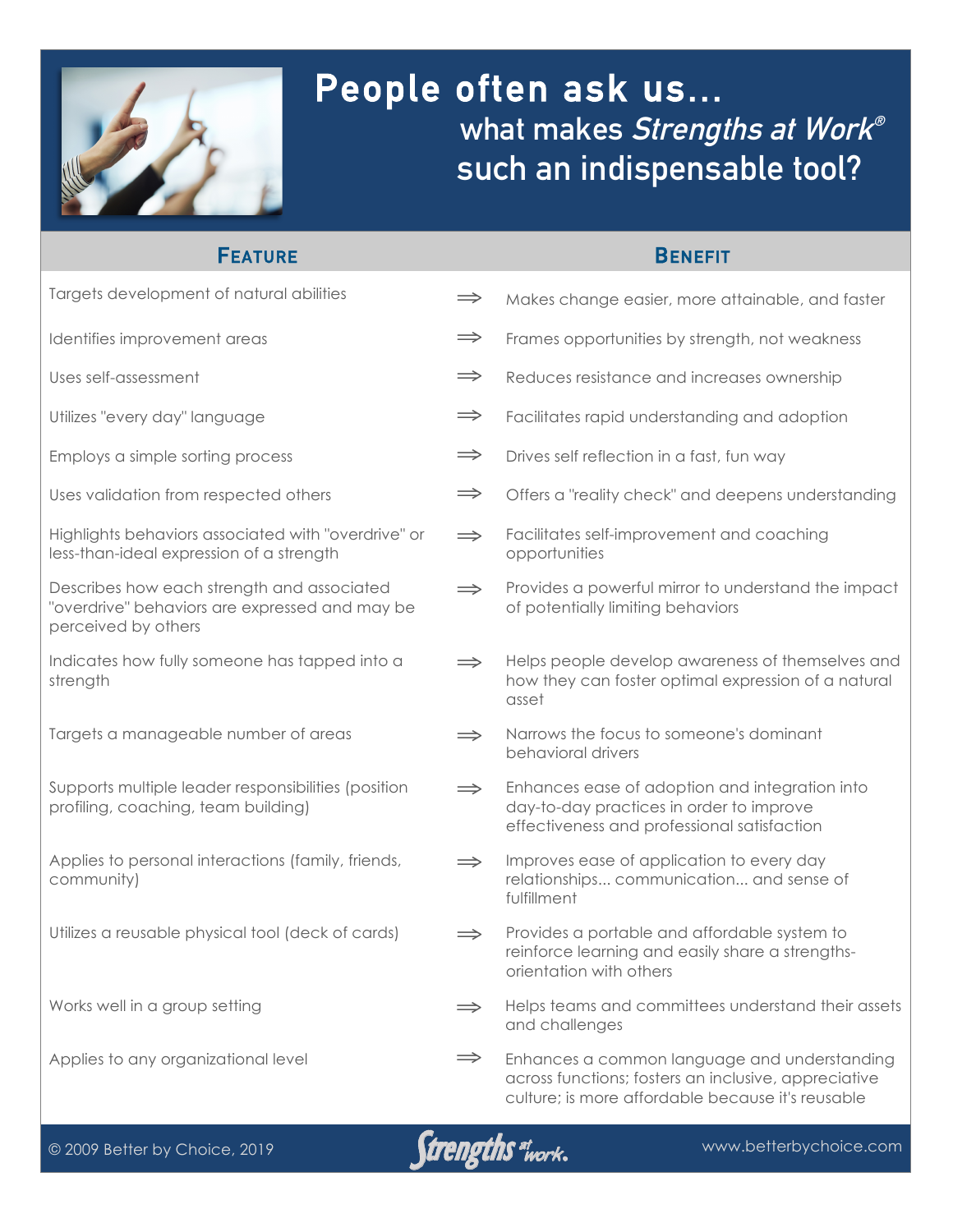### **The What & Why of Strengths**

#### **What is a strength — and what's the difference between skills and strengths?**

A strength is a *natural* capacity. It's more than just a skill; it embodies talent... values... skills... and behaviors. Innate strengths are often most evident in what motivates a person. One of our clients who's very good at researching and at noticing patterns wondered why she didn't have *Analyzing* as a strength. In her case, these behaviors grew out of her strength of *Solving Problems.*

Some people confuse competence with a strength. For example, someone may become a persuasive salesperson even though it doesn't come easily to them. If *Being Persuasive* were really a natural strength of theirs, most likely they would always be trying to influence and convince people because it's such a part of who they are — they almost can't help it.

#### **Where does a strength come from?**

Many things affect strengths... what someone is born with... the environment they're raised in... the experiences they have... the opportunities they have to use the strength... and the response they get to their strengths. Someone can hide their strengths — or put them aside as they develop other skills — but a strength is always present, waiting to be tapped into, to be expressed. To thrive, strengths need to be used, developed, and mastered.

#### **Why are strengths important?**

Over and over, we've seen that people who use their natural strengths (in environments where those are valued) become more aware of and adept with these personal assets; increase the likelihood of professional and personal success; experience confidence and enhanced ease in the world; feel like they're "in the right place;" and enjoy a greater sense of fulfillment and personal integrity.

#### **Does every strength have an inherent weakness?**

In a word, no. A weakness is the absence of something that's desired in a given situation. Many managers, groups, or parents focus on the lack of a certain strength and call that a weakness. People often feel defensive, hurt, or resistant to this type of "You're not enough" feedback.

In contrast, *Strengths at Work®* identifies difficulties that can arise from an excessive or unfocused use of a strength. We call these situations "overdrive." When a strength goes into "overdrive" (for a variety of reasons), it may manifest in less-than-desirable behaviors. For example, someone with the strength of *Leading* may become bossy or take over when someone else is actually in charge. Once someone is aware of what triggers "overdrive" for them and what signals they're "in overdrive," they can take steps to address these challenges.

#### **What makes** *Strengths at Work®* **unique?**

*Strengths at Work®* is a self-directed process. People tell us they prefer it to assessments where they answer questions and receive a report or yet another identity label. Using the *Strengths at Work®* cards provides an enjoyable enlightening journey of self-exploration. Because these tools are written in "every day" language, it's simple to understand and immediately apply. The convenient and portable deck format makes it easy to share and... use over and over.

Some of our clients who use other tools and systems to understand behavioral styles also use *Strengths at Work®* to expand someone's understanding of the drivers, personal patterns, and improvement opportunities related to a strength — making it easier to master optimal behaviors and better manage "overdrive" expressions of a strength.

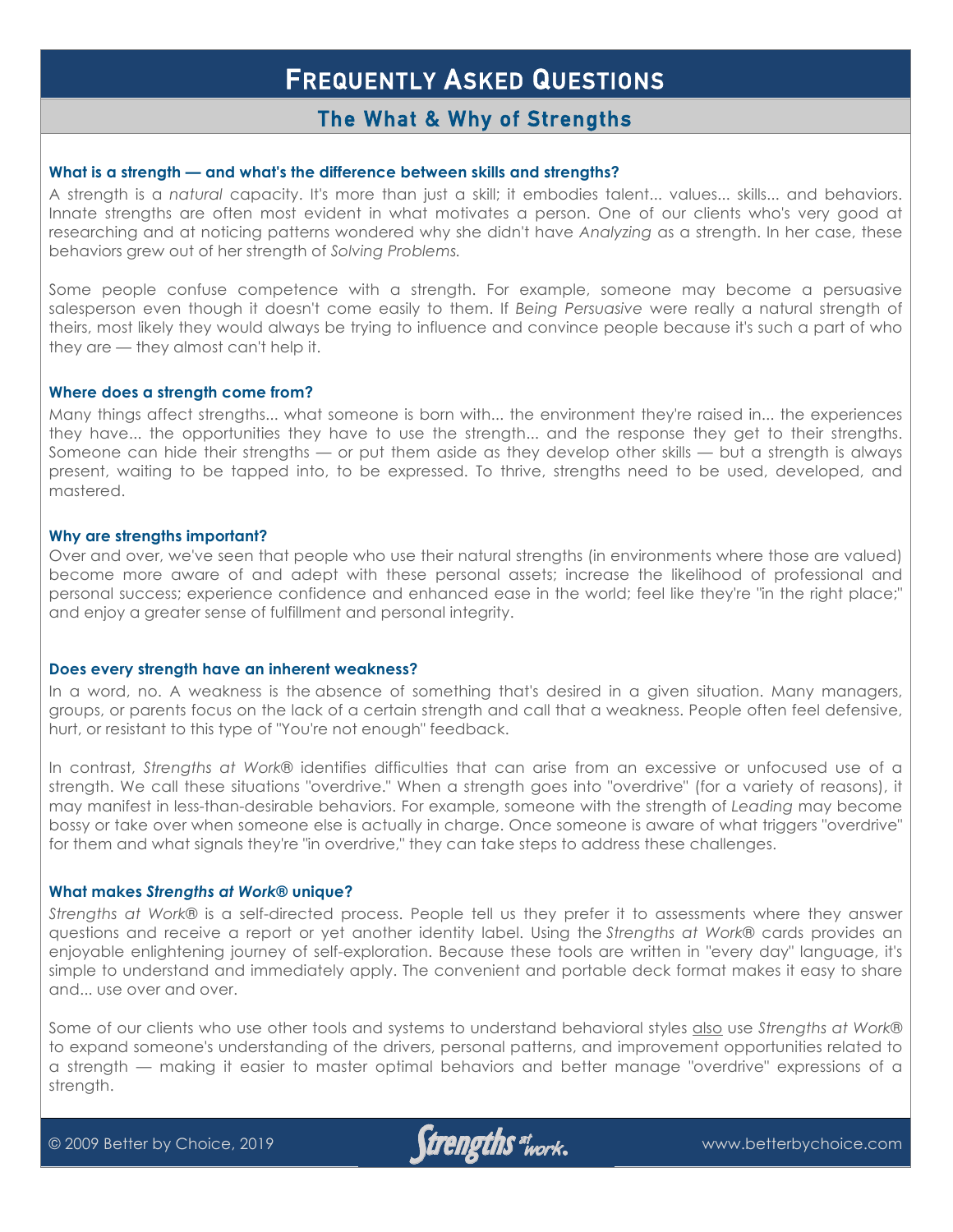## **About Strengths: A Deeper Dive**

#### **Should I look at my strengths from a professional or personal standpoint?**

With some instruments that assess behavioral or personality styles, context is important. Our experience is that a *natural* strength operates across contexts. For example, someone with the strength of *Organizing* will demonstrate it in work and personal situations.

#### **Why is it important to get another person's input before finalizing someone's top five strengths?**

Have you ever heard the expression that it's hard to cut your own hair (especially in the back)? We've found that seeing ourselves objectively is like that. Getting input from someone who knows you (or doesn't know you, but is very familiar with *Strengths at Work®* tools) provides a more impartial view. Having a "sounding board" enables someone to distinguish between: strengths and skills... how they *really* are and how they *wish* they were... how they *naturally* are and how they may have *needed to be.*

For example, one client with the strength of *Organizing* didn't initially include it in her selection of top five strengths because it didn't seem desirable or powerful. (In fact, some people have teased her about being "compulsive" in how she organizes her home and her workspace.) Yet, her ability to organize detailed and complex projects has definitely contributed to her professional success... being an indispensable member of the team... and being a mom who seemed to have things under control.

#### **Can existing strengths be further developed?**

Absolutely! Here are some ideas to enhance mastery. The fastest and simplest way is to choose one or two "overdrive behaviors" and develop an action plan to better manage those. Another strategy is to experiment with and deepen the ways a strength is positively expressed. Pick one of your strengths... A) Review the *Strengths at Work®* descriptions for that particular one... B) Notice which positive behaviors you *already* demonstrate... C) Identify described behaviors that you're not yet consistently using... D) Use the behaviors from Step C as your development targets... E) Seek out opportunities to utilize and practice these new expressions of your strength. (We recommend that you choose environments where your strengths are needed and likely to be appreciated.)

#### **Can someone's strengths change?**

To answer this, it's helpful to first distinguish between a strength and a skill. As people grow and mature, they develop many skills. Often, in response a specific work or personal situation, individuals become skillful with certain tasks or ways of communicating. Some people confuse this type of competence with a *natural* strength. For example, someone may become an effective salesperson although it doesn't come easily to them. They work at it; they motivate themselves to do it. If *Being Persuasive* were really a natural strength of theirs, most likely they would always be trying to influence and convince people because it's an integral part of who they are, they almost can't help it.

Sometimes due to a lack of opportunity or being in an unsupportive environment, some people are unaware of their natural capabilities and haven't really tapped into them since childhood (or maybe ever). And, others have been known to downplay or even hide their strengths when these assets were underutilized, unappreciated, made fun of, or criticized. Even when strengths have been dormant, they can be awakened. Strengths are naturally enduring and someone's innate talents are unlikely to change.

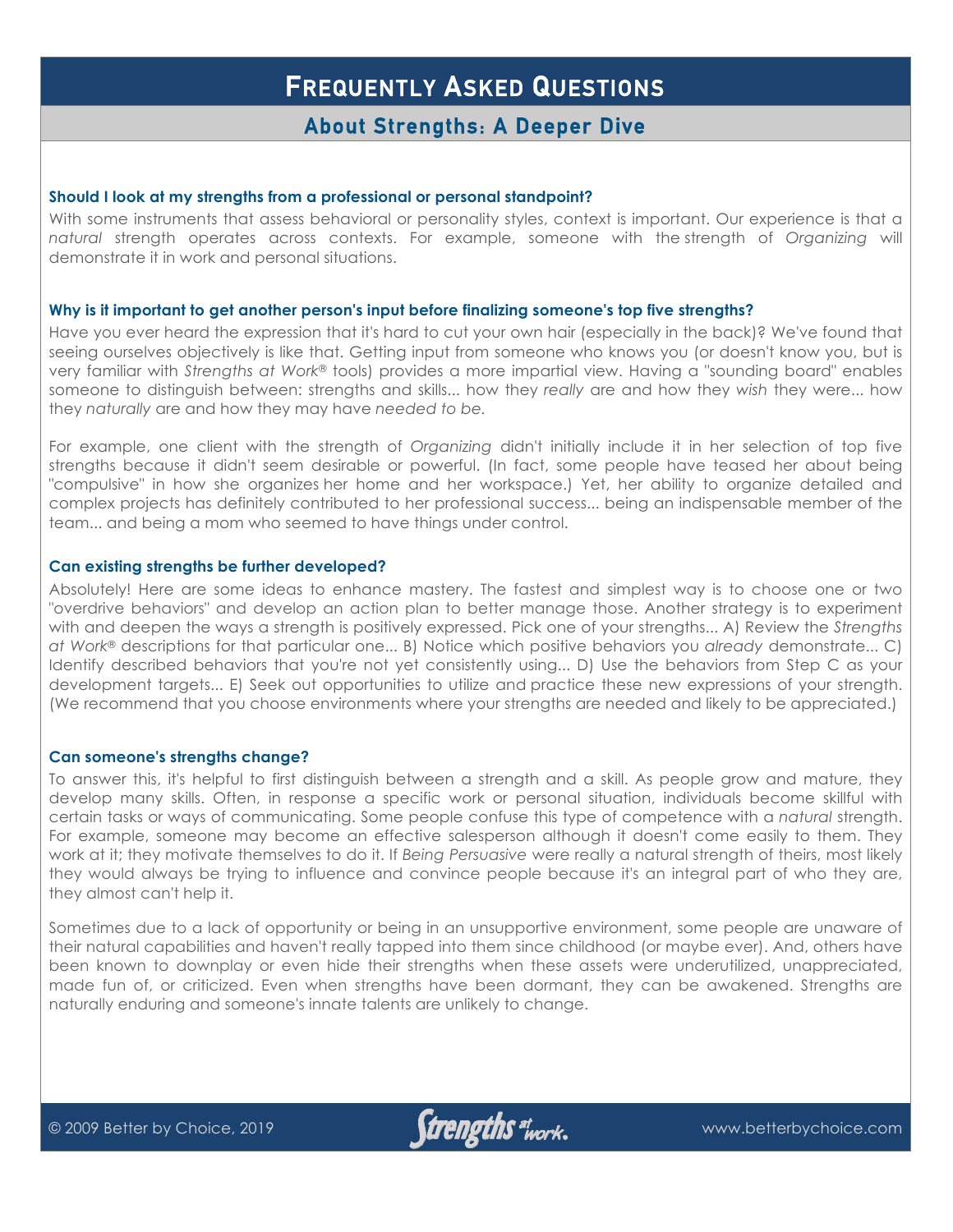### **Using Strengths at Work® Tools**

#### **How does** *Strengths at Work®* **compare with other personality and style assessments?**

*Strengths at Work®* is a self-directed process. People tell us they prefer it to other tools where they answer questions and receive a report or a yet another "identity label." Using the *Strengths at Work®* cards provides an enjoyable and enlightening journey of self-exploration. Because these tools use "every day" language, the information is simple to understand and the insights are immediately applicable. The convenient and portable deck format makes it easy to share and use over and over.

Some of our clients who use other tools and systems to explore behavioral styles also use *Strengths at Work®* to expand someone's understanding of their motivations, personal patterns, and improvement opportunities related to a strength — making it easier to master the positive expression of strengths and better manage less advantageous aspects.

#### **Why does someone only have five final strengths?**

There's no magic in just having five strengths — maybe someone has four... or six... or even seven. Here's the thing, five is a manageable number to focus on. And, as someone becomes more familiar with their five strengths and how these impact one another, they'll notice patterns they've come to rely on as "winning strategies." And they'll see how these "grooves" deepen with use and time.

#### **What if someone can't narrow their selection of strengths to just five?**

Many behavioral style models focus on only four primary categories. And, we feel that it's fine to pick six or seven final strengths — just keep it manageable. Once someone is working closely with their final selection, they may notice that a certain four or five strengths are the dominant drivers of their choices and behaviors.

#### **What if there's not a card for one of a person's primary strengths?**

Even though the *Strengths at Work®* cards are written in every day language, words have different meanings to different people. With this in mind, it's important to read beyond the titles on the cards and to "try on" the descriptions of behaviors associated with a strength. Many people find it helpful to review the *Quick Guide* charts for Overlapping Strengths to consider strengths that may be similar or related. If doing this still doesn't surface the missing strength, give us a description. We're always working to improve our product and would welcome feedback.

#### **Once I've identified my top five strengths, what do I do next?**

In a nutshell, get to know your strengths. Identify... how they are operating for you... which behaviors feel like something you want more of or what you want less of... which environments and people seem to support your strengths (and which ones don't). Then, develop a plan to get more of what you want and less of what you don't want. To increase your mastery, review the card for each strength and notice if you're doing all of the optimal behaviors it describes — or just a few. And, our *21-Day Guide to Living Your Strengths* can help you keep your insights in the foreground as you strive to integrate a strengths-based perspective into the way you navigate your days.